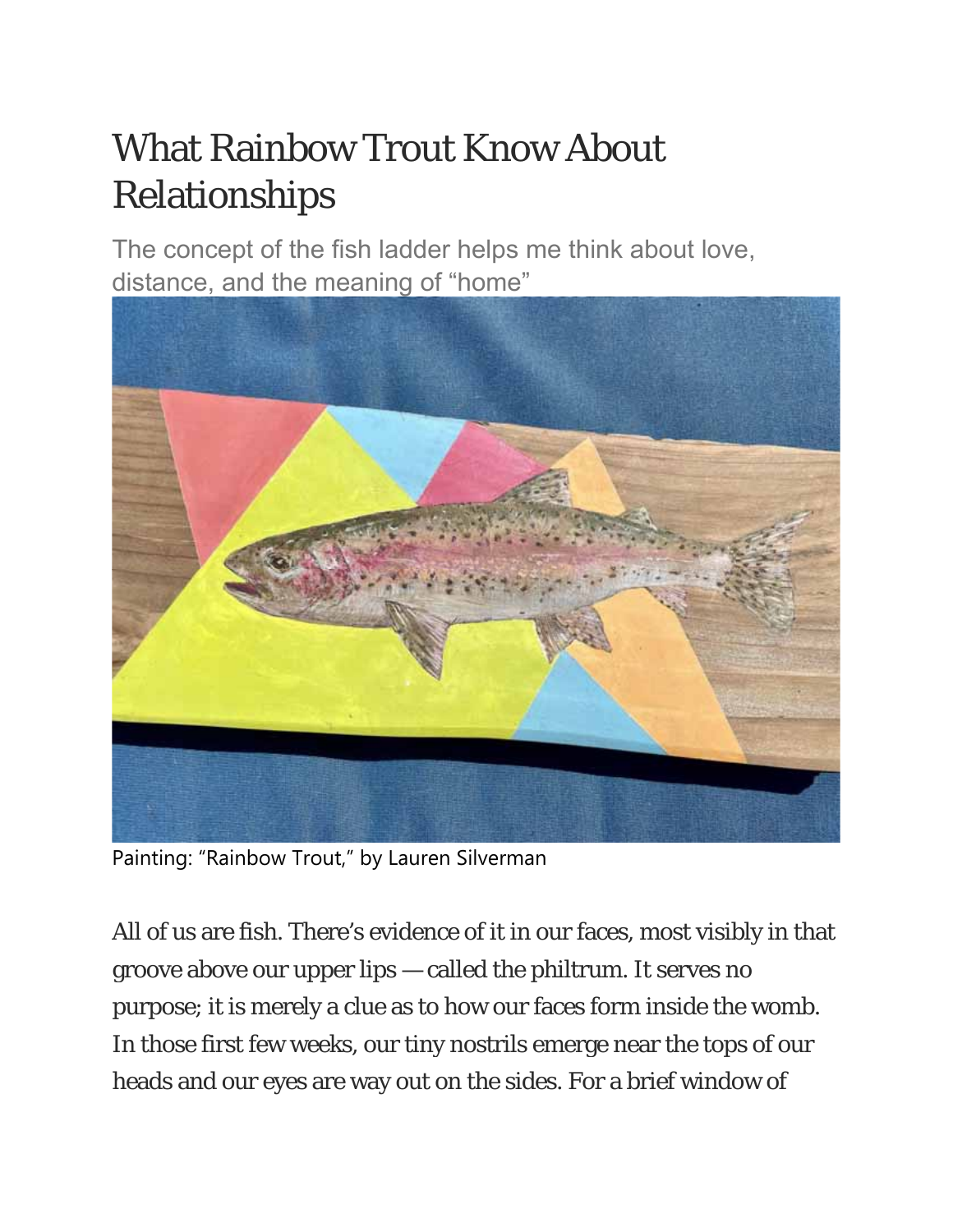time, our jaws and upper lips are nothing more than gill-like structures along our necks. We look a bit like guppies. But then, our eyes and lips and nostrils begin to migrate inward toward each other, some invisible zipper pulling them together until they fuse above the mouth. The  $philtrum - that tiny divot - is the place where the human face finally$ comes together. It is a reminder of our water-dwelling past.

Until a few years ago, I'd never considered the similarities between fish and humans; we existed in two worlds, separated by millions of years and the ocean's cold, puckered skin. But something has changed in the way I see fish. And also, in the way I see humans. It started with a sole rainbow trout, twitching toward the Pacific Ocean, searching for something new.

Rainbow trout (*Oncorhynchus mykiss*) may taste bland, but its appearance is spectacular: the body is an iridescent olive green with a stroke of pink that stretches from the gills to the tail. The belly is a metallic silver, fading to pearl white. It has the black spots of a Dalmatian and the shine of an abalone shell. You can find rainbow trout anywhere west of the Rocky Mountains — usually in lakes or streams — which is why I was surprised to see one on the beach off the Pacific Coast during a day trip with my husband, Paulo. It was flapping about in the sand, face pointing toward the ocean with what seemed to be a yearning desire. Behind the trout, a thirty-foot-high waterfall crashed from the cliff onto the beach. I could hear Paulo yelling something over the tumbling of waves, but I couldn't take my eyes off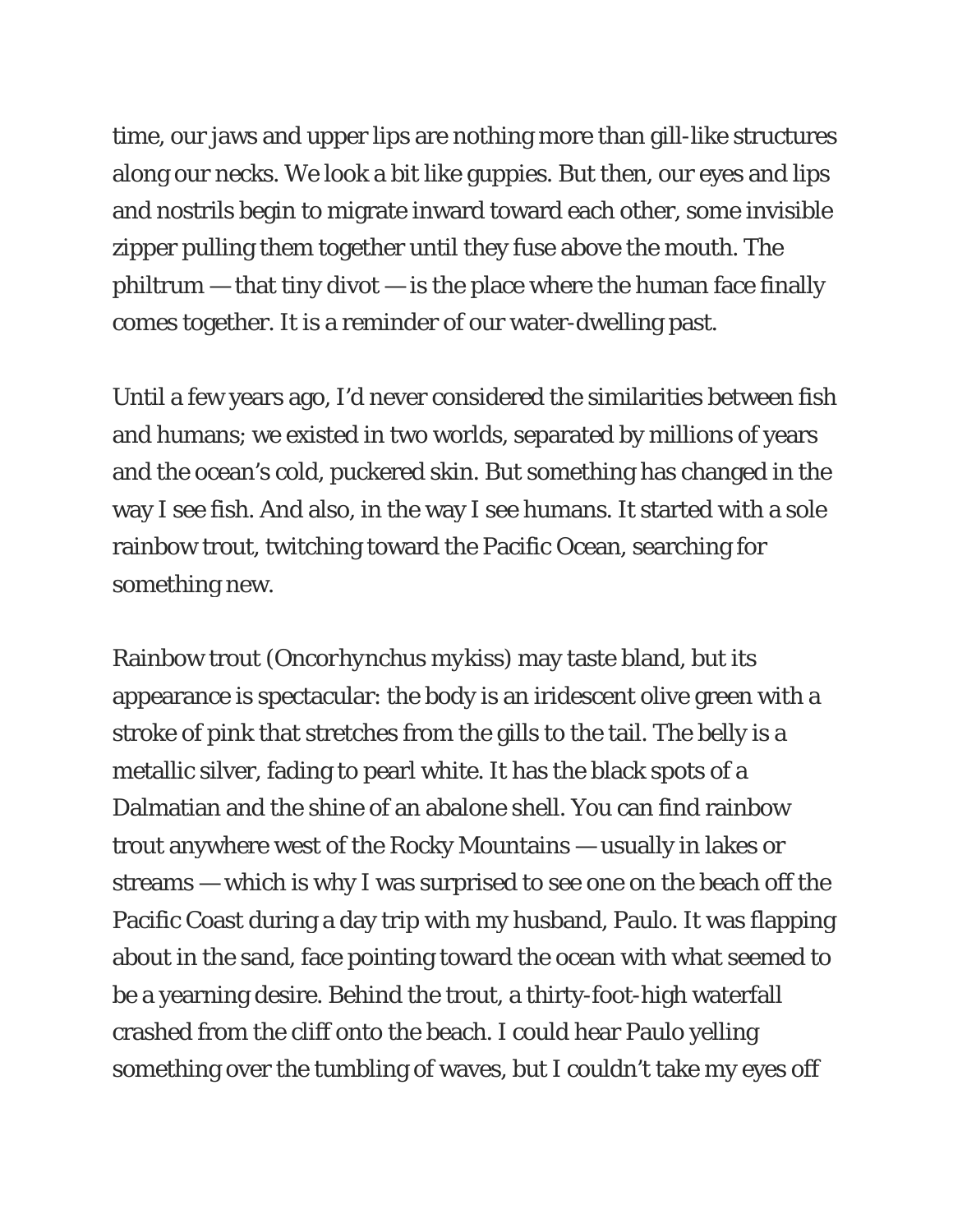the fish. It was gasping. The way it opened and closed its lips, gulping for air, looked familiar. Almost human.

"Look!" I shouted to Paulo, who had jumped across the stream. He glanced toward the fish lying in the sand, then up at the waterfall, perplexed.

Most fish don't leap from waterfalls trying to enter the ocean, but there's a name for those foolhardy enough to do so: anadromous fish. They migrate from freshwater rivers and lakes to the salty ocean and back to spawn. Anadromous fish make up only one percent of all fish in the world — the ones I knew about were salmon. But rainbow trout are generally freshwater fish, so why was this one making a daredevil dive into the Pacific?

This question has fascinated scientists for years.

## **The Mystery**

Few species have so enraptured fishermen and aquaculturists like the rainbow trout. Anglers love them because they're feisty and tough on the line; scientists love them because of their unique behavior. In the world of fish research, rainbow trout are notorious. This is, in part, because unlike most other fish that migrate, only *some* rainbow trout decide to leave everything behind and make the journey to the ocean. So why do some become Marco Polo and others stay put?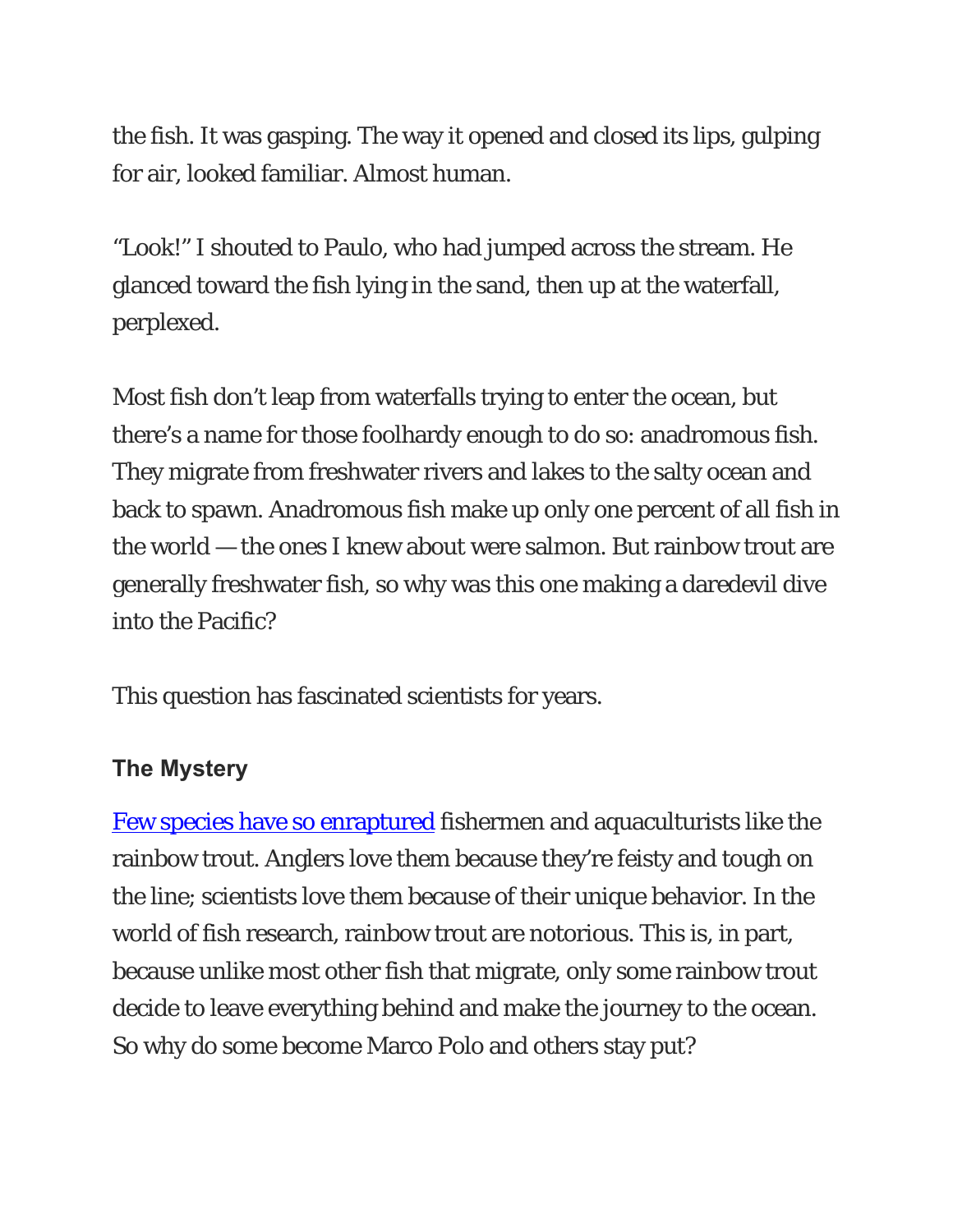## **The Decision To Leave**

"Why did you leave your town in La Pampa?" I asked Paulo one afternoon, while sitting on our couch in Oakland. Though I knew we had talked about it years before, in the blur of the streets of Buenos Aires, I had a fresh curiosity about his decision. He leaned back into the cushion and let his chin tilt toward the ceiling.

"Well, I guess it just started to seem dull," he said. "I had this feeling that there was more out there, and I wanted to find out what."

I couldn't argue with that. The place where Paulo grew up was tiny. It had more tumbleweeds than people and if you weren't interested in working at the flour mill or the school, *estabas jodido* (you were fucked).

"When you left, did you know where you were headed?" I asked.

"Not really," Paulo shrugged. "I kind of went with the flow."

Paulo left his town when he was eighteen. He drifted a few hundred miles east toward the Atlantic and landed in a medium-sized city called Bahia Blanca (the White Bay) before traveling farther, to the jostling megacity of Buenos Aires. Somehow, that swarm of eight million people wasn't enough; he dreamed of crossing continents.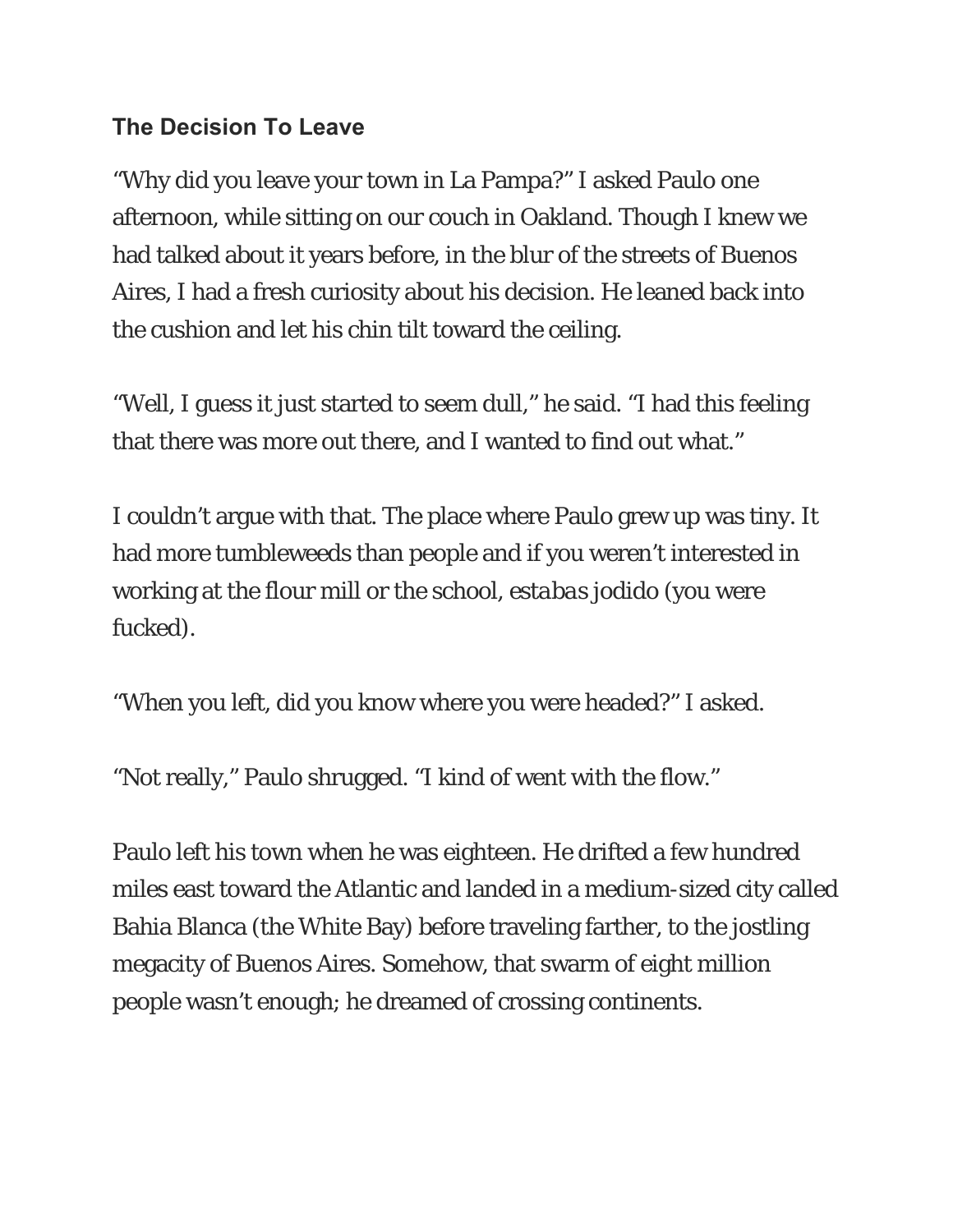Dreaming of making it to another country is one thing, executing it is quite another.

That is where I enter the story, as a young American student roaming the streets of Buenos Aires. It was there that I first saw Paulo, juggling a scuffed-up soccer ball on the sidewalk next to the apartment where I lived.

We were both in our early twenties, still hungry enough to devour the world and be blissfully ignorant of the bellyache that might follow. I didn't care that Paulo spoke no English and had no bank account. It didn't concern him that I was a capitalist "Yankee" who preferred to live alone and didn't like red meat. At that point, our differences weren't alarming, they were intriguing. It was winter in July and Paulo showed me what life could be like if I loosened up and slowed down. When I speed-walked through the plazas, he'd ask, "What's the rush?" and persuade me to stop and eat sweet *tortas fritas* or sticky *garrapiñadas*. When I got worried about money, he would kick up his legs, throw back his head and chuckle, a fountain of laughter moving through his throat like water. His presence softened me. I knew I would never be like him, so I resolved to keep him near me, hoping I might learn to float in his insouciant tide.

After spending six months together in Argentina and then dating longdistance for another four, we decided to try and live together in the United States. Paulo borrowed money for a plane ticket and work visa, stuffed a few pieces of clothing inside his mother's suitcase and asked a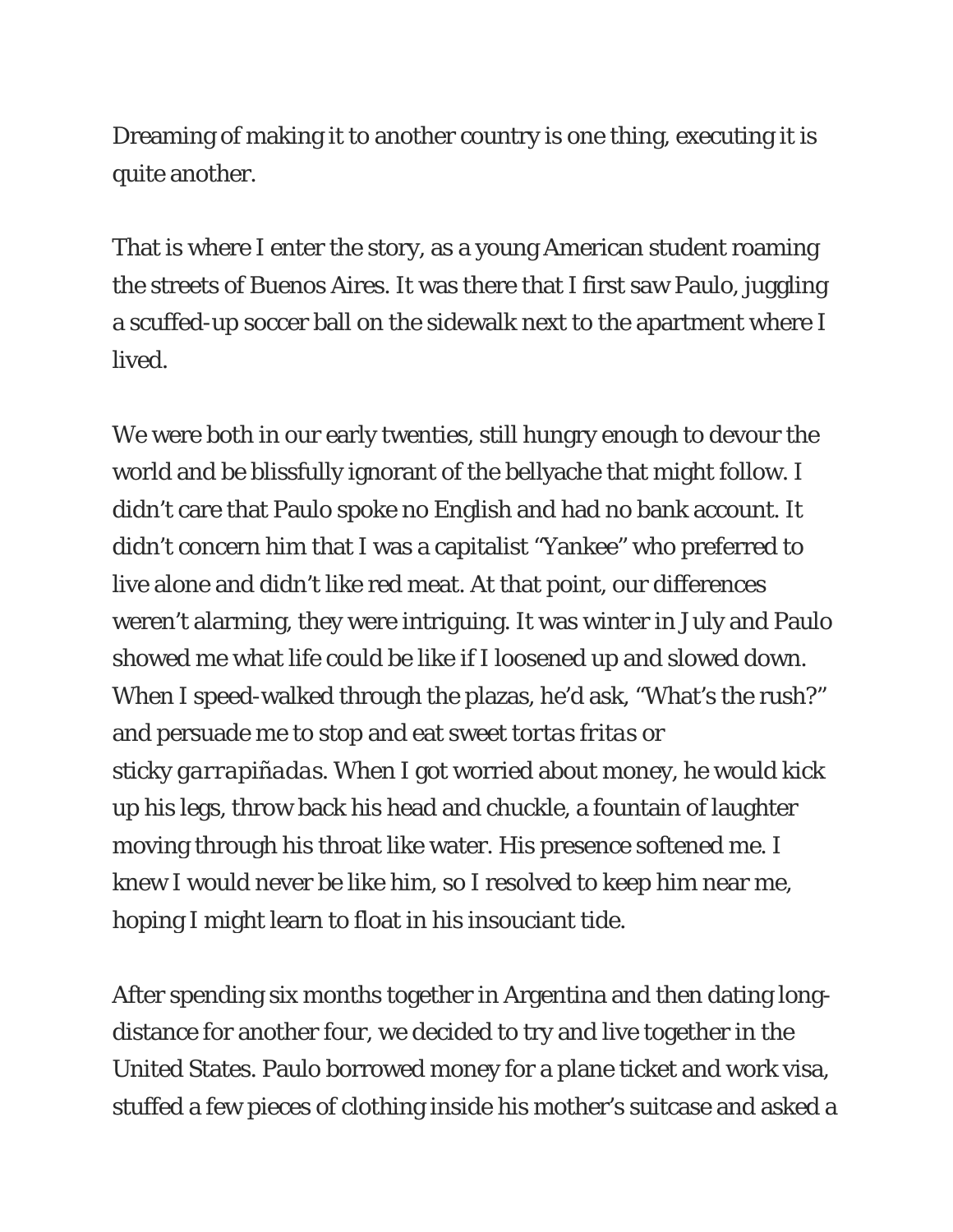friend to safeguard what was left: several tattered books, an acoustic guitar, and a leather bullwhip his grandfather had given him. Then, in December of 2009, Paulo boarded a plane for the first time and braced himself for San Francisco.

America may be a nation of immigrants and their descendants, but around the world, those who migrate are in the minority; a very small percentage of people live outside of the country where they were born. After all, you have to be quite brave or desperate (or both) to strip yourself bare and offer yourself to the whims of a distant land.

#### **The Metamorphosis**

Try and blend in. That's the standard advice for someone moving to a new place, and it turns out this goes for migrant fish as well. For a freshwater fish to survive in the salty ocean, it has to undergo a massive transformation. The young rainbow trout develops special cells in its gills, kidneys, and other parts of its body to help process the excess salt of the ocean. The trout also changes in appearance; its pink stripe fades and it turns a steely blue for better camouflage. It becomes more fusiform, grows larger, and its tail becomes paddle-shaped for ocean swimming. Once the trout enters the ocean, it also adjusts its diet and acquires a taste for finer foods like squid and crab. Almost unrecognizable from its former self, the rainbow trout's metamorphosis is complete. All that's left for us humans to do is grant it a new name: *steelhead*.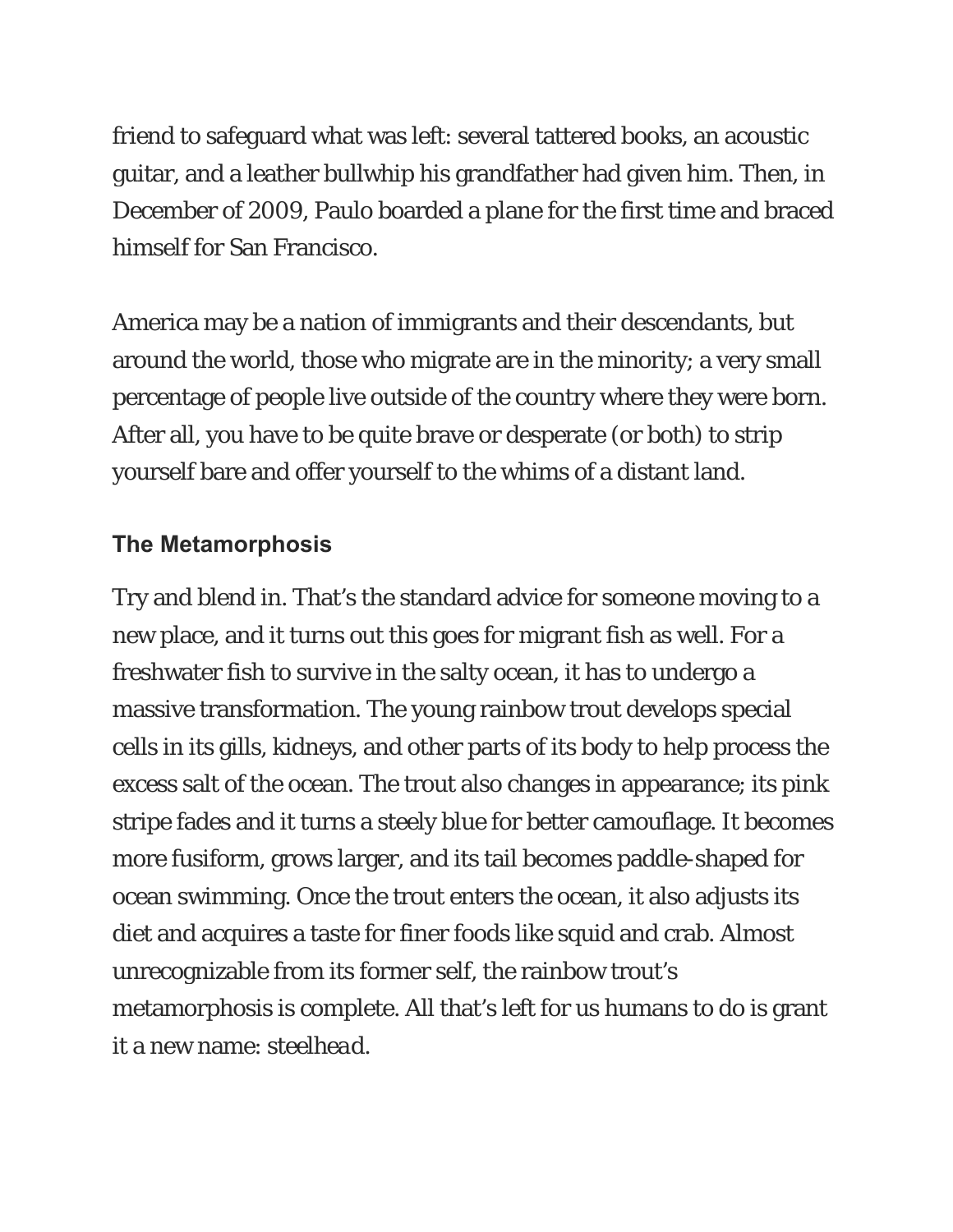Since fish experts are still debating the origin of the name steelhead, I turned to the amateurs who frequent fish forums for their speculations. Some of them say the name comes from the fish's steely coloration, while others hypothesize that it has to do with all the steel fish hooks that break off in their heads. I'm starting to think they're called steelhead because the journey hardens them. I wonder if they feel fear, or even strength in the ocean. I wonder if their scales become brassy and callous from all that salt. I wonder whether they notice themselves changing.

I remember the moment it hit me that Paulo was transforming. He was on the phone trying to set up an appointment.

"It's for *Paul*," he told the receptionist.

I glanced at him, shaking my head and mouthing "Ewww."

"*Paul* is easier for people to pronounce than *Paulo*," he said, covering the phone with his hand so the receptionist couldn't hear. As silly as it sounds, I hated that he was assimilating. But I also wanted him to fit in.

I started to notice other, more subtle changes: Paulo learned to greet people by shaking hands instead of kissing cheeks; when he walked dogs through the alleys of Washington D.C. for work, he became accustomed to scooping their poop instead of leaving it on the sidewalk; during breaks he attended workshops on tech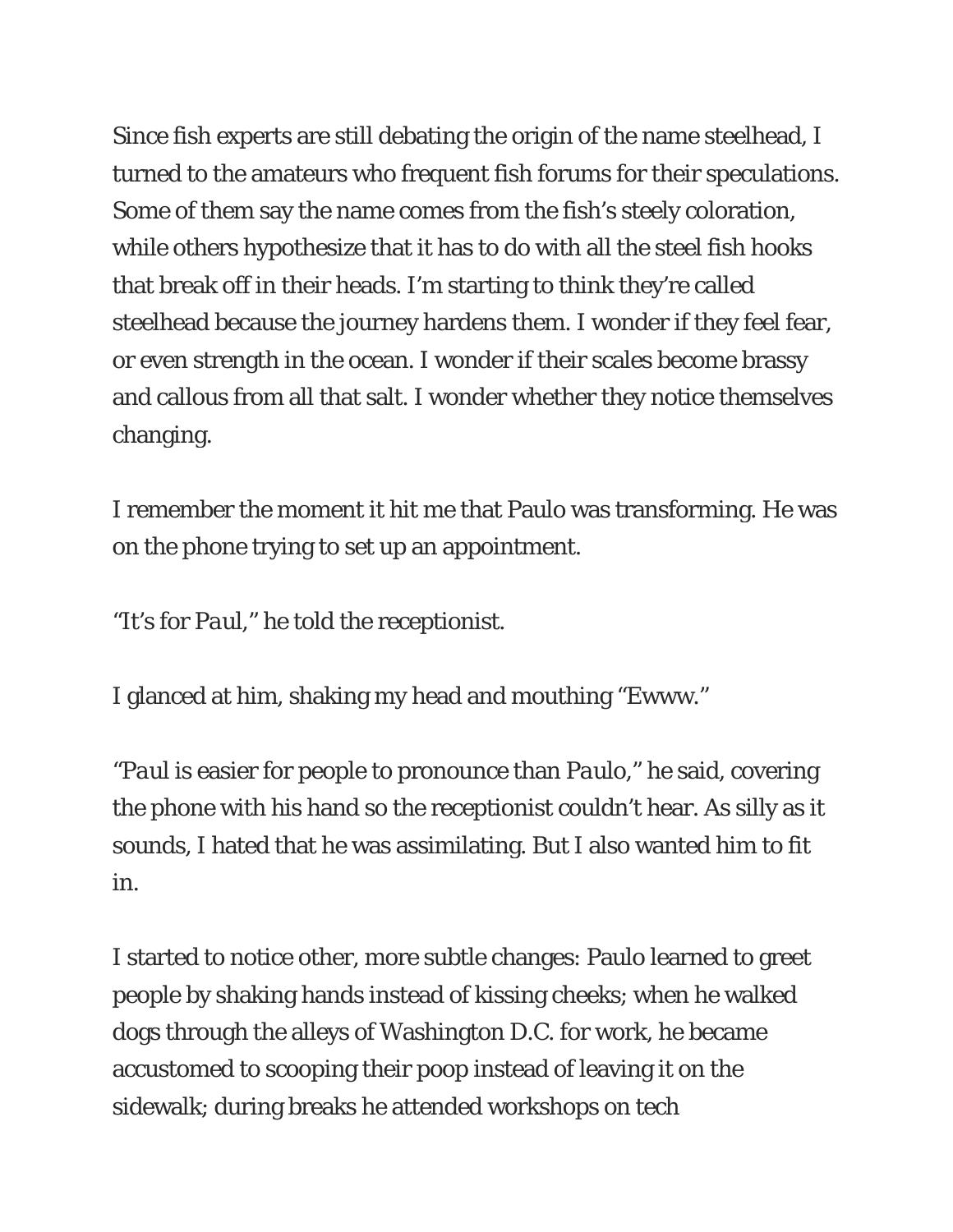entrepreneurship. I wondered what would happen when this new guy, Paul, returned home to Argentina. If he returned.

In the first four years Paulo lived in the U.S. he returned home just twice. After one trip I remember a conversation we had in our apartment in Dallas. We were sharing a cup of tea he'd prepared with dried lemon verbena leaves from his aunt's garden in La Pampa.

"It was so good to be there," he said in Spanish, passing me the mug. I had been checking email on my phone but paused to take a sip. I knew Paulo had mixed feelings about visits home. He had a solid group of childhood friends there, but the country was falling apart. Prices of milk had skyrocketed and people were stuffing dollar bills under mattresses again. Despite his family's anxiety, a part of me didn't want the economy to improve. I worried he might be tempted to leave me and go back.

"After a while you got sick of being there, though, right?" I asked.

He motioned for me to hand back the tea. "I don't know," he sighed. "Maybe one day I'll buy some land in the town where I grew up."

I told myself "one day" meant when we were retired and turned back to checking my inbox.

As much as I loved visiting Argentina, the thought of permanently living there made my chest tighten and my stomach seize. The life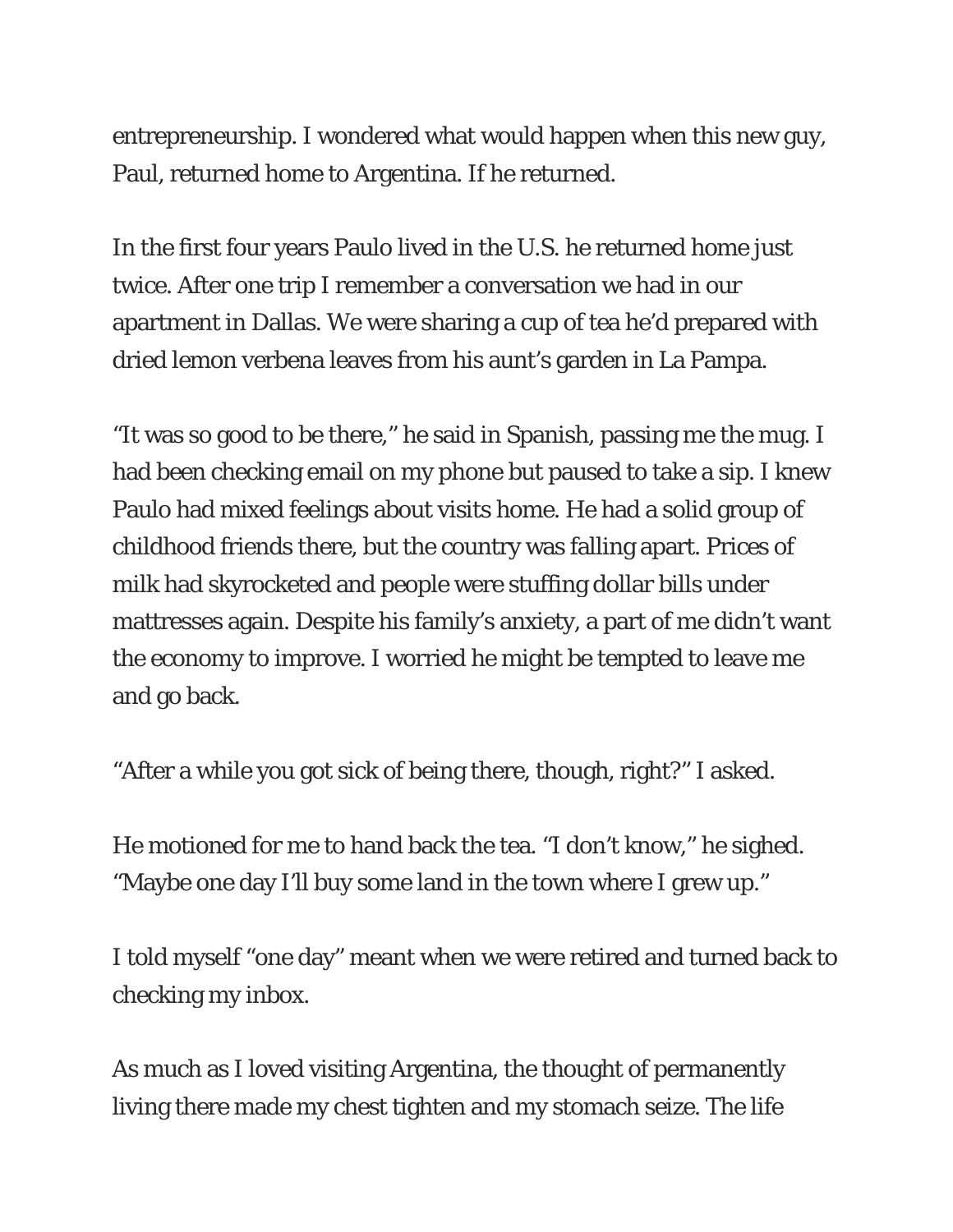Paulo missed made me claustrophobic: the cramped apartments where you had to shout to be heard over honking taxis; the impromptu barbecues with no place to hide, and the social gatherings that began at midnight and lasted until sunrise. By the time we had moved to Dallas, I had come to accept that I was both introverted and individualistic two qualities better suited for North rather than South America. So while living in Texas, I slipped into a casual patriotism, reminding Paulo how very special the United States was. "Look how easy it is to get a loan here, and you don't even have to worry about inflation!" I'd boast. "Have you been to Half Price Books? There's a whole section on entrepreneurship!" I didn't mention the aisles dedicated to "Military & Wars" or the shelves packed with translations of the New Testament and personalized Bible covers.

Over the next few years, Paulo finished school, got an engineering degree, and hatched plans to start a business. It seemed like he was acclimating, and I was looking forward to the two of us finally settling down in my hometown of Oakland, California. But as soon as there was a chance to plant roots, he admitted he was feeling a familiar tug toward home.

Some desires are so threaded into our double helix that they're impossible to deny.

**The Way Home**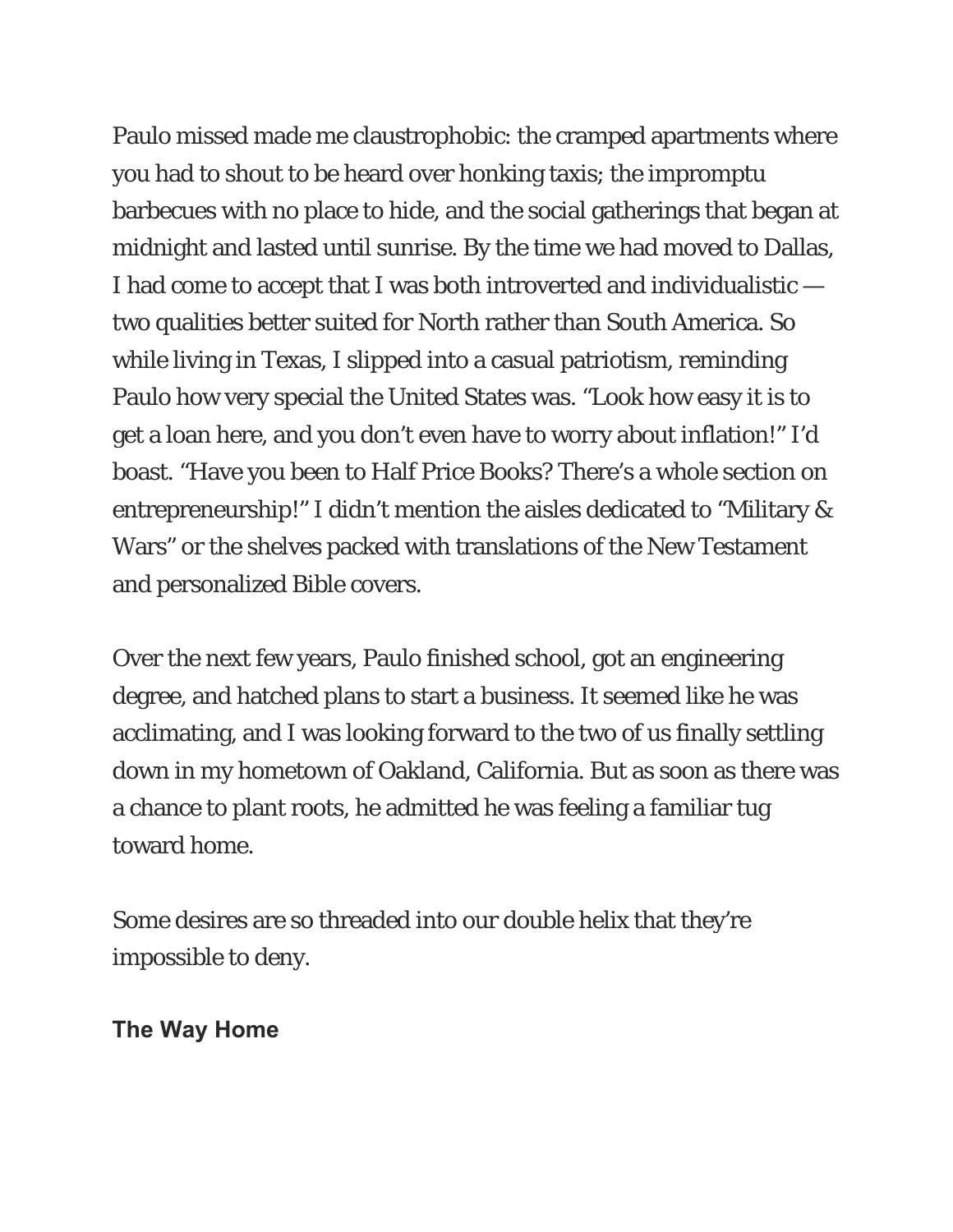Hundreds, sometimes thousands of miles away from the stream or river where they were born, steelhead trout eventually feel the urge to make their way home. It's thought that they use the earth's magnetic field to locate the mouth of their native river, but even after decades of research, scientists are still not quite sure how they navigate. What is clear is that once the trout are in freshwater, they use their sense of smell to guide them the rest of the way up the river to spawn. That is, unless there's a massive cement dam in the way.

Imagine trying to jump six times your height, without legs. That's what steelhead in California's Alameda Creek must do if they want to return from the Pacific Ocean to the stream where they were born. Alameda Creek was located only a half-hour away from the apartment Paulo and I shared in Oakland, although I'd never heard of it before I started learning about fish. The creek used to be filled with steelhead, but they started to vanish in the 1960s. Over the span of several decades, the construction of dams and culverts made it virtually impossible for steelhead to return to their spawning habitat to lay eggs. In 2008, scientists rejoiced when they spotted a single pair of spawning steelhead for the first time in years; they nicknamed the couple Bonnie and Clyde.

I learned about the efforts to save Bonnie and Clyde and the rest of the Bay Area steelhead in a news article and a 30-page report that used fish icons in place of bullet points. The report stated that the main obstacle for steelhead was a twelve-foot cement dam the fish couldn't pass. Even for the most prodigious jumpers — which steelhead trout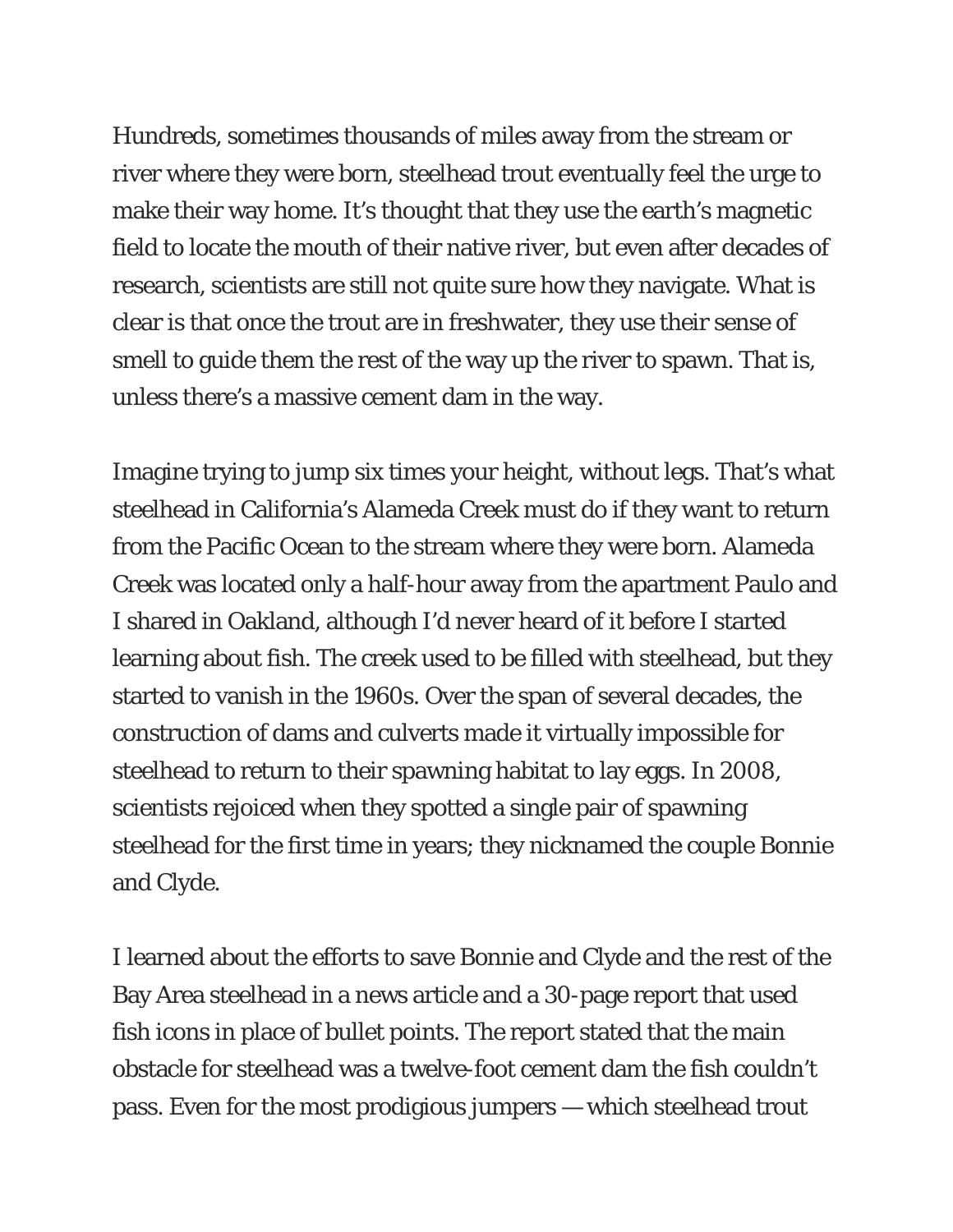are, they can leap up to five times their length — a jump of twelve feet is impossible. So, what could be done?

The authors recommended constructing a multimillion-dollar fish ladder. I repeat, they wanted to build a very, *very* expensive ladder for fish. Were they nuts? I looked up the authors to see if they were philosophers or engineers. Indeed, they were engineers. I giggled imagining these practical people suggesting such a quixotic project.

At dinner one night, I told Paulo there was a proposal to build a fish ladder nearby. He laughed.

"Seriously!" I said, pulling out my phone to show him an image of the twelve-foot barrier the steelhead fish need to surpass.

"Poor fish," he murmured, squinting at the photo of the tall concrete wall. "How do you build the ladder?"

I grinned. "I guess I'll find out."

To construct a fish ladder, you need to create a series of leveled pools for fish to climb. If all goes as planned, the fish leap through the water that rushes downstream and rest in the small pools between jumps until they've passed the barrier. There's no one-size-fits-all fish ladder; they're tailored to the length and stamina of the species. It turns out fish ladders have been in use for centuries, but there's a new urgency to build more (and better) ladders before species go extinct.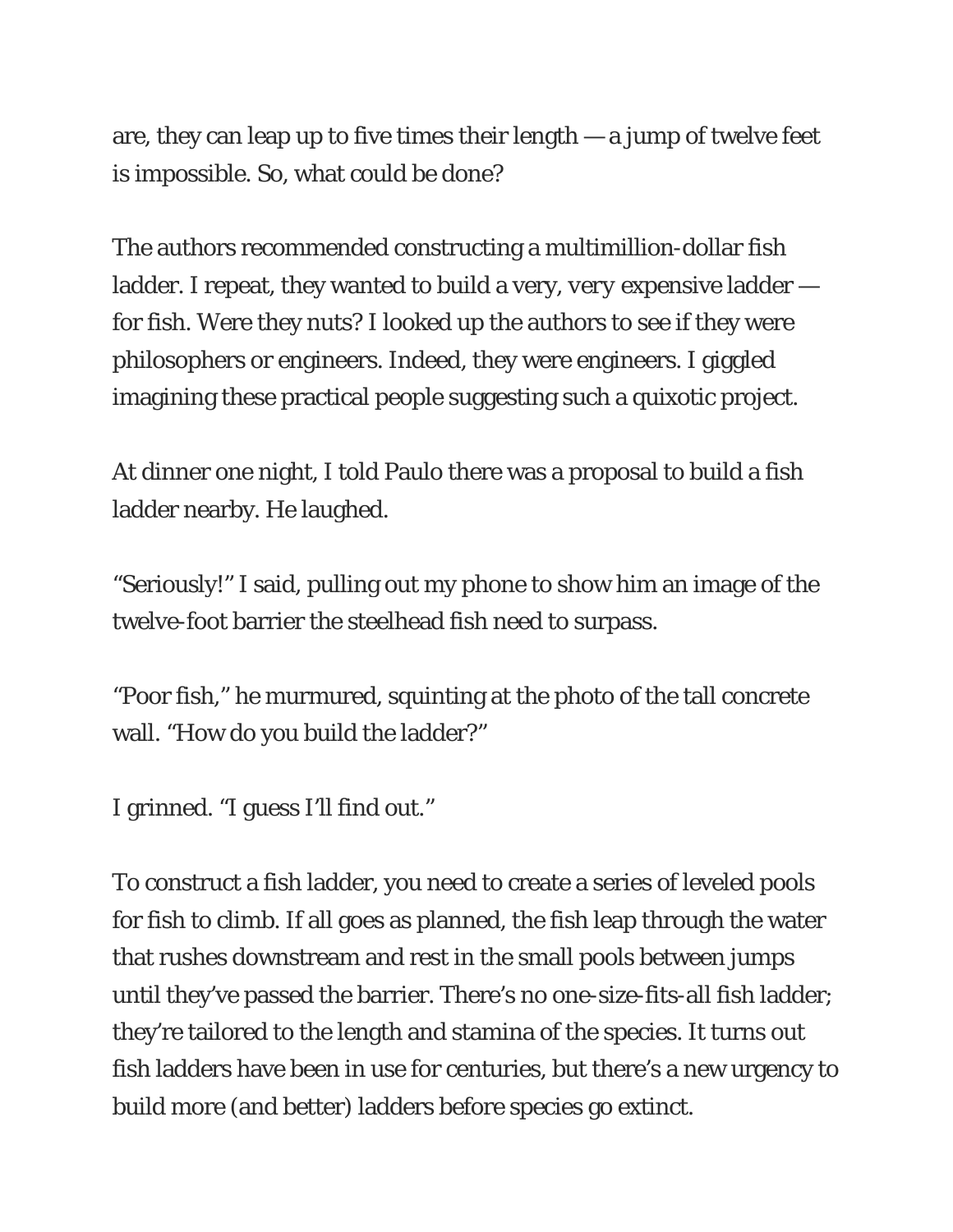The notion that you could convince fish to climb a ladder and taxpayers to approve such an expense still seemed far-fetched, so I called someone who has dedicated his life to restoring species such as steelhead to Alameda Creek. Jeff Miller, who directs the Alameda Creek Alliance, said not only could a fish ladder save the steelhead, but that the County had already secured some funding to begin construction. "It'll take three years to complete," he told me. "Once it's done, it will be one of the most complex fish ladders in North America."

Jeff didn't say it, but I got the feeling that fish ladders are a last-ditch effort to save steelhead trout. The return rates for steelhead across the country are alarmingly low, sometimes only one- to two- percent of the fish who go out to the ocean make it back to their birthplace.

The longer Paulo and I lived in the United States, the more he talked about moving back to Argentina. For the first few years it was a casual comment. "I'd kill for a barbecue with my friends," or, "I miss playing chess in the park." Nearly a decade later it morphed into full-blown manifestos that tore down America's work-first culture and broken healthcare system. I tried to remind him that nowhere is perfect, that he was lonely, but he would scoff and say, "I could never imagine staying here."

Instead of grabbing a beer with neighbors or friends, Paulo would spend entire afternoons on the couch sending messages to his family in Argentina, playing the videos of his niece and nephew splashing in a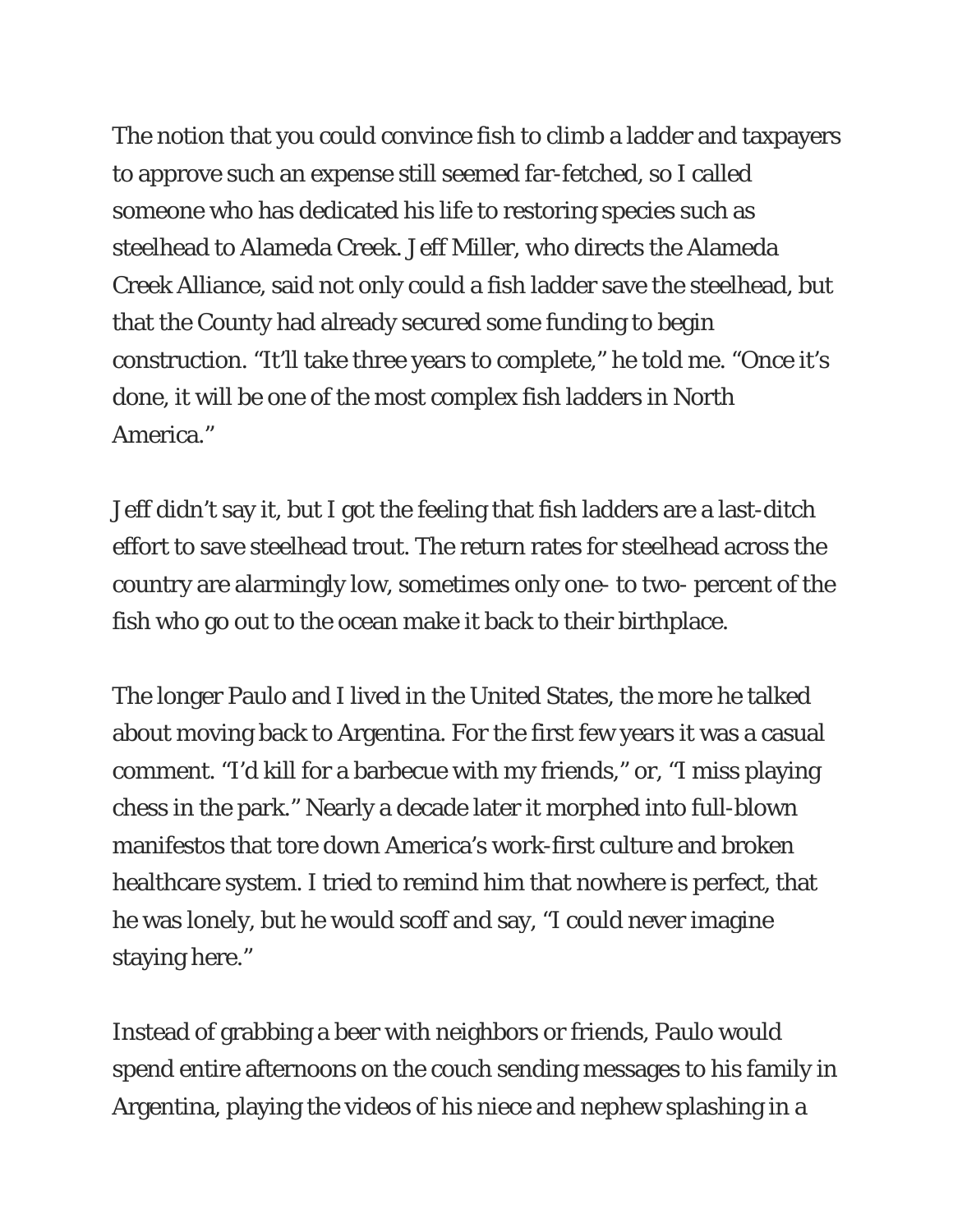sprinkler on repeat. I couldn't stop staring at his smile when he watched them; it stretched so wide it pushed his round cheeks toward his ears. The expression was both familiar and foreign to me, like something from an old photograph I longed to reproduce. I started trying to make him laugh when we were together but gave up after a few weeks. I decided to shelve our discussions of having kids and stop half-joking about baby names. He was rejecting anything that tied him to the United States, including me.

I could see Paulo sinking into something unfamiliar, the way a heavy boot gets stuck in the mud. At first he didn't admit it, but I could tell it was depression — a depression born of loneliness and nourished by isolation.

After a few months of this, I mustered up the courage to confront him.

"Why don't you try to make friends with people from Argentina who live here?" We were washing the dishes.

He glared at me. I could sense the heat moving up his chest and into his neck.

"I have," he said, slapping the dish towel on the counter. "Besides, just because they're from the same country doesn't mean I'll like them."

I knew he was right, but I wasn't sure what else to suggest. It had been years of us stuck in this eddy, circling around the same dilemma.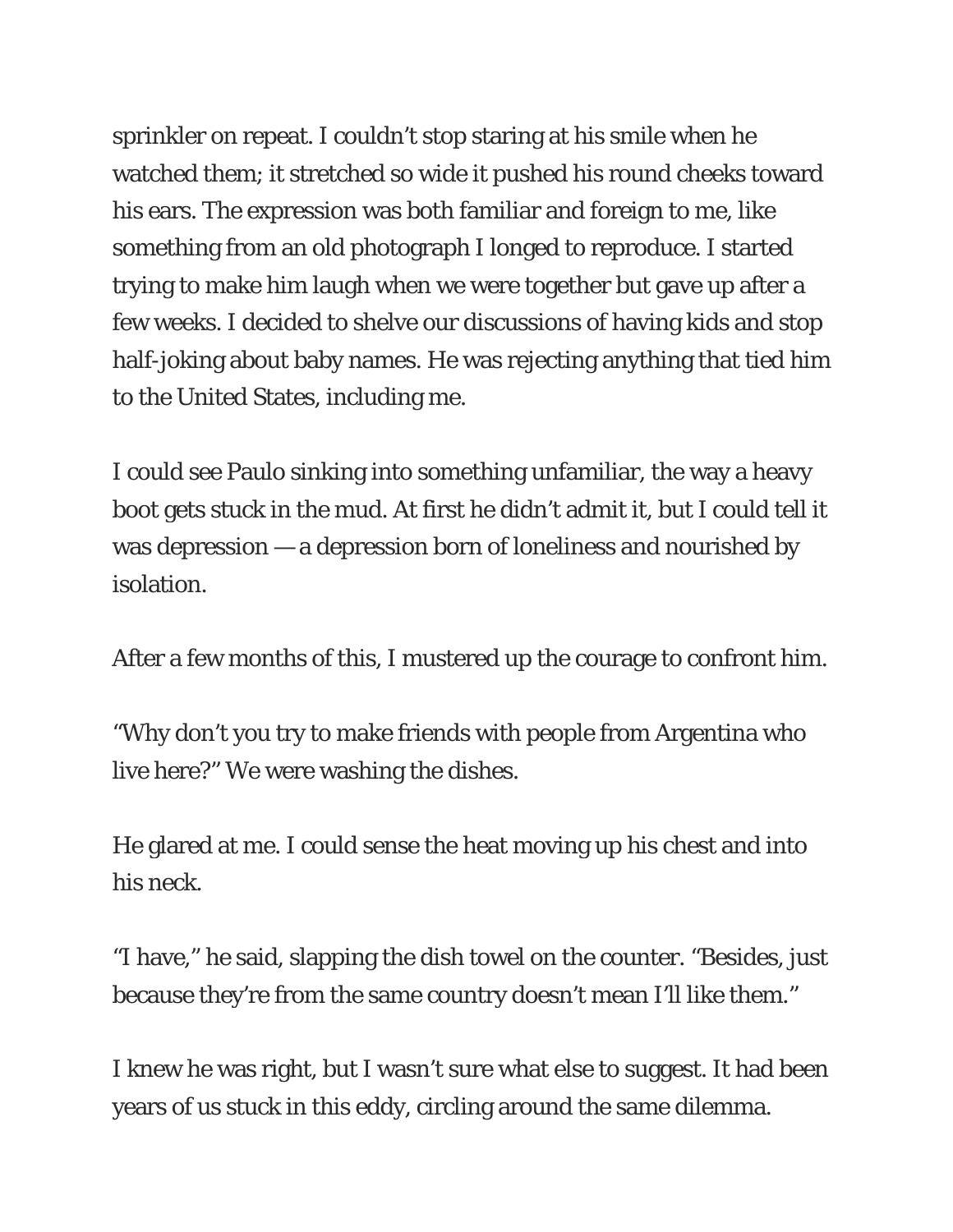"I miss *my* friends," he added. "*My* family."

Only the people closest to me dared to suggest that "maybe the relationship had run its course," or that "it was time to let him go." Lying in bed at night I would close my eyes and picture the full arc of our ten years together. All the spires I'd constructed and the valleys I'd dug. The way something stable seemed to be emerging near the end. A projection, a mirage? I had to keep building.

My approach was piecemeal: I planned weekend road trips to flaunt the lush landscapes of California; I organized barbecues to surround Paulo with people who loved him; I searched for bigger apartments where he might have space for a workshop; I packed his lunch and left sticky notes with doodles of birds inside to cheer him up. I even bought a bottle of cannabis-enhanced lube to improve our sex life. I was desperate and exhausted, unwilling to accept that neither food nor flesh would be strong enough to fight the tide.

I wanted to blame Paulo's homesickness for our separation, but of course it was much messier than that. Our personality differences also fed the widening gulf between us. The gap grew to be so large I wondered if we'd ever been compatible in the first place. We tried to find common ground in couples therapy, but the only things we could agree on were the traits that kept us apart: his social nature, my introversion; his love for spontaneity, my need for control; my desire to start a family in the Bay Area and his desire to leave. I started to feel like the anchor dragging him down.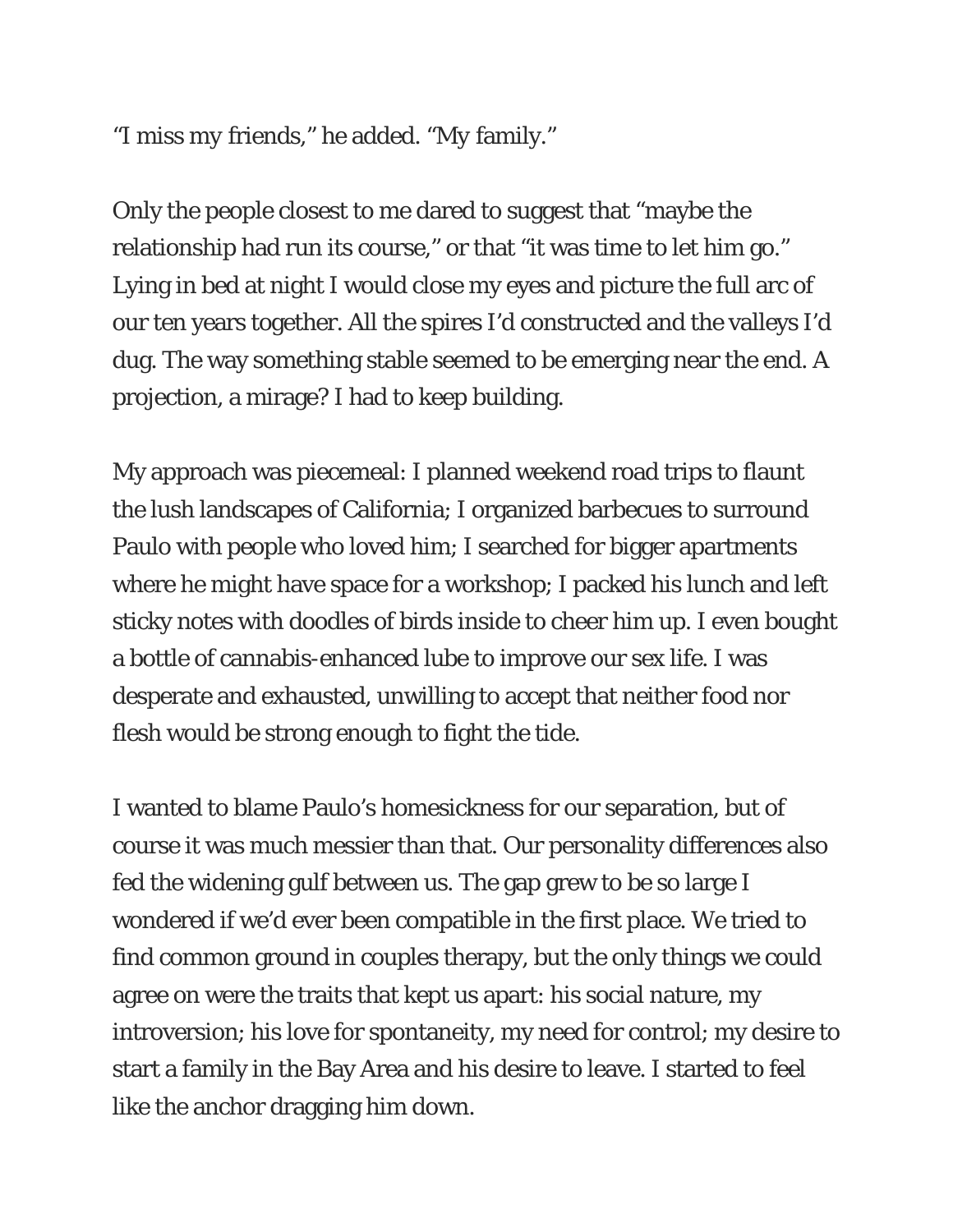One night in 2019, ten years after Paulo had flown 6,000 miles north to find me, he said he needed to find himself; he needed to return to Argentina. I didn't know if he'd ever come back to this country, or to me.

## **The Ones Who Stay**

It's the little things that reminded me of how alone I felt: the second towel hanging in the bathroom, always dry; the goldfinch chirping for more bird seed outside; the dull knives I never learned to sharpen, and of course, the lyrics to pretty much any song of any genre of any era. I was on the verge of melting into a puddle of nostalgia. At first, I held myself together with baked goods and waterproof mascara, but my body betrayed me.

A rum-colored rash bloomed around my neck. The skin behind my ears started to peel and I had a case of nausea like I was crossing the Drake Passage. I tried to calm my stomach with ginger tea and kombucha. When neither worked I took shots of apple cider vinegar and Fernet. I rubbed steroidal cream into my skin and swallowed Prozac for my brain. Embarrassed by my pink-and-white-checkered complexion, I often stayed home and stared into my laptop, researching anadromous fish as if they, too, might slip away. After all, I still wanted to know the fate of the remaining steelhead trout in Alameda Creek.

It was around this time that I read something so remarkable about steelhead that I actually stopped picking at my peeling skin long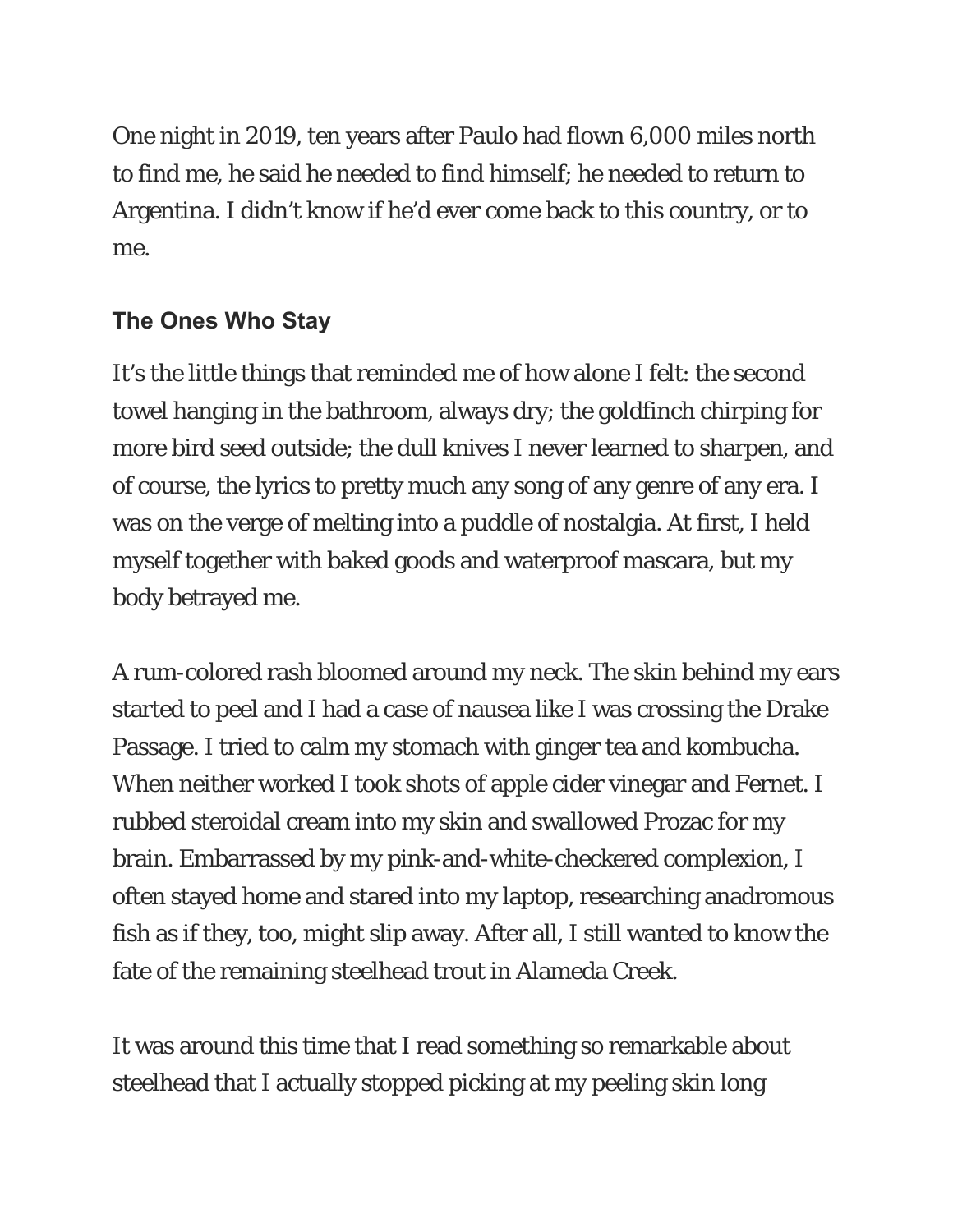enough to slap my hands on the table in disbelief. I learned that unlike salmon, which return to their native river to spawn  $-$  and then die  $$ steelhead trout are wired to survive, and even make the journey to the ocean and back again. In other words, their trip home doesn't have to be one-way.

### **The Return**

Paulo has always hated swimming. His blood runs warm like the summer soil where he was born. But drawing parallels between him and the steelhead was irresistible; it gave me hope. Here's a fish that is born with multiple destinies. It can choose to stay in its native river forever, or swim hundreds of miles into the deep blue — and it makes this life-altering choice multiple times. In fact, steelhead sometimes make three or four round-trips in a lifetime. So, when Paulo called me from Argentina, many months after we'd separated, to say he had decided to return to California — to me — I couldn't help smiling. I was thinking about us, but also about the journey of the steelhead trout.

There's one other thing Paulo said in that long-distance phone call. Something that sounded like an aside but was really the crux of the conversation. He said he was willing to make the Bay Area our home, so long as it was not our *only* home. It took me a few days to understand the question behind his compromise. He was really asking: *Lauren, are you also willing to evolve*?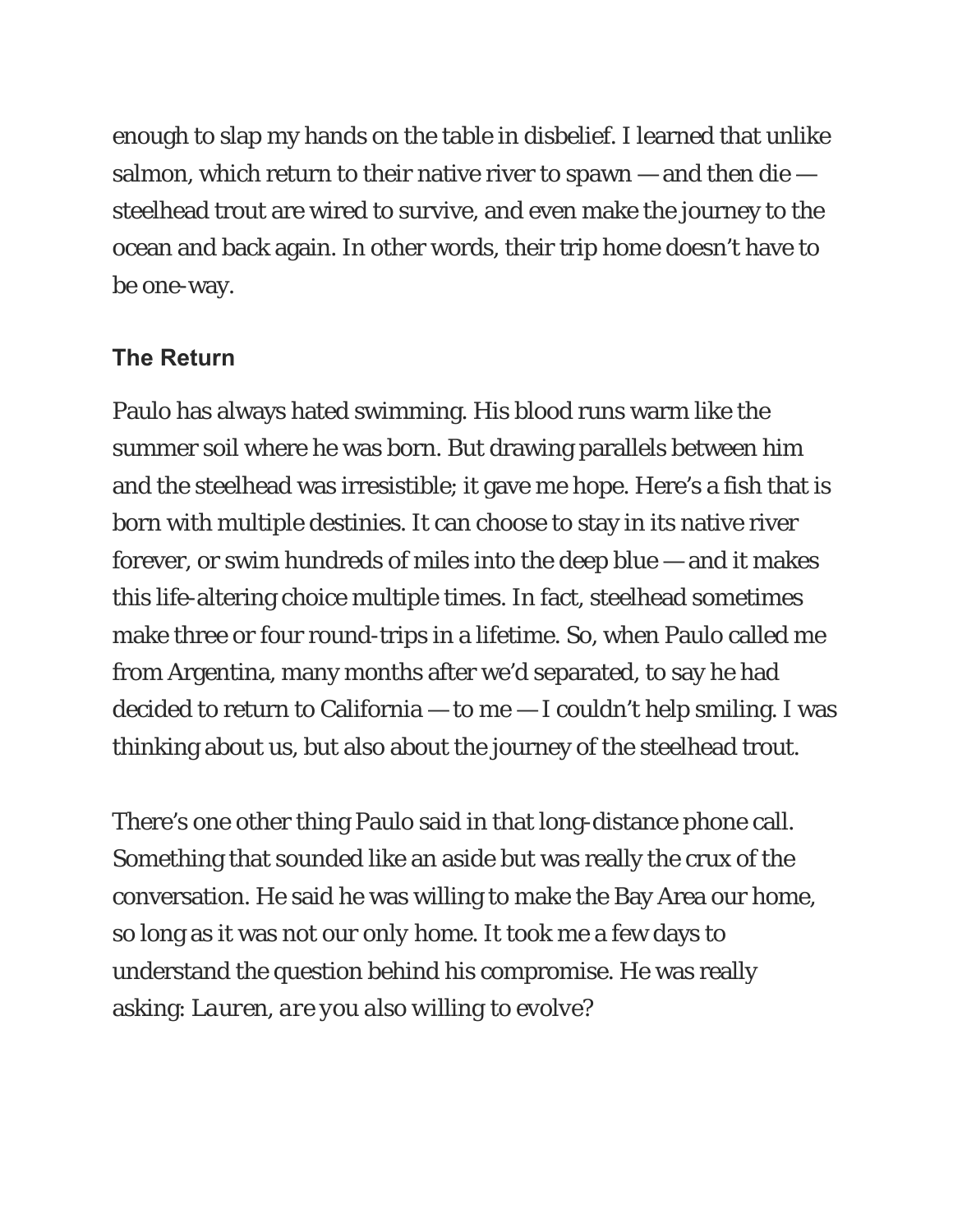The request hit me like a backhanded slap. What a selfish asshole, I thought. How could he ask me that after all the things I'd done to support him? The years of navigating a dysfunctional immigration system, all the money I had lent and the moral support I had thrown behind his every decision. What did he think I had been doing all that time?

When the sting of his words wore off, I saw more clearly what I had been doing: I had been trying to help *him* change. I'd been buying and assembling the pieces of a ladder for him to climb, by himself. Sure, I was watching from the riverbank, cheering him on, but I wasn't budging.

It hadn't occurred to me that I might need to take a risk and climb as well.

The truth is I don't know if I can. I don't know if I can jump five times my height and learn to be more spontaneous and sociable and maybe even move to another country. All I know is that somewhere beneath my blotchy skin there is an unshakable desire to try. So last Spring I told Paulo yes, let's keep building.

And here I am, researching ways for us to live abroad, adapting to the idea of leaving what I know behind. It might not work and I don't have a clue as to how we'd make it happen. We can't afford international plane tickets on a regular basis, let alone houses in multiple countries. If we have a kid, we will have to decide where to raise it, and whether